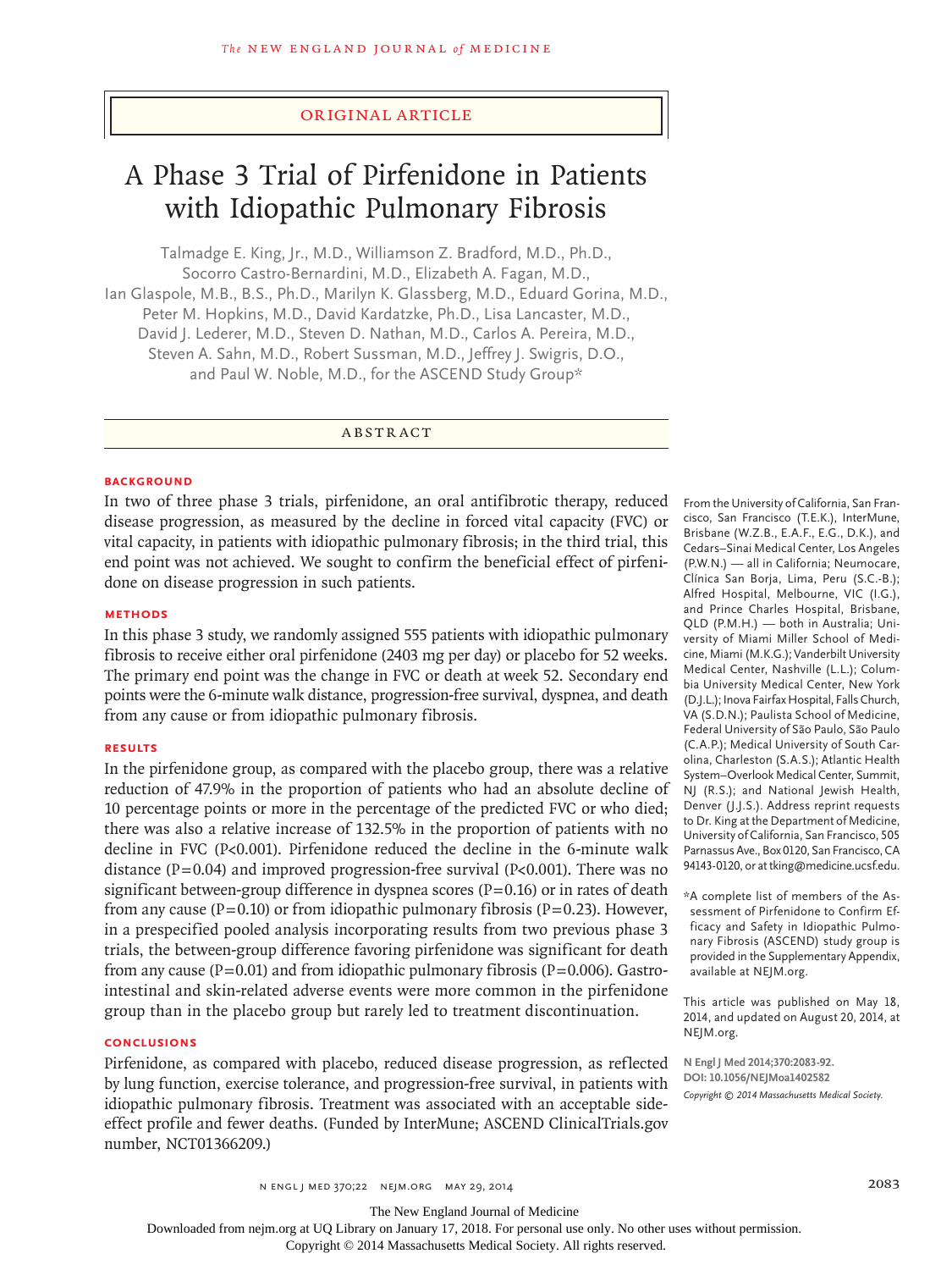I DIOPATHIC PULMONARY FIBROSIS IS A chronic, progressive, and fatal lung disease that is characterized by irreversible loss of lung function.<sup>1</sup> Although periods of transient diopathic pulmonary fibrosis is a chronic, progressive, and fatal lung disease that is characterized by irreversible loss of clinical stability may be observed, continued progression of the disease is inevitable.2 The prognosis is poor, with a 5-year survival rate that is similar to the rates for several cancers.<sup>3-6</sup>

Pirfenidone is an oral antifibrotic therapy that has been evaluated for the treatment of idiopathic pulmonary fibrosis in three phase 3, randomized, controlled trials. One of these trials was conducted in Japan and involved 275 patients. It was followed by two multinational studies, Clinical Studies Assessing Pirfenidone in Idiopathic Pulmonary Fibrosis: Research of Efficacy and Safety Outcomes (CAPACITY studies 004 and 006), that were conducted in the United States, Europe, and Australia and involved 779 patients.7,8 In the Japanese trial, pirfenidone reduced the decline in vital capacity at week 52 and improved progression-free survival. In the multinational trials, the primary end point of change from baseline to week 72 in the percentage of the predicted forced vital capacity (FVC) was met in study 004 but not in study 006, prompting U.S. regulatory authorities to request an additional trial to support the approval of pirfenidone.

In the Assessment of Pirfenidone to Confirm Efficacy and Safety in Idiopathic Pulmonary Fibrosis (ASCEND) study, a randomized, double-blind, placebo-controlled trial, we aimed to confirm the effect of pirfenidone on disease progression in patients with idiopathic pulmonary fibrosis. Our design modifications with respect to the CAPACITY trial included the implementation of centralized procedures for diagnosis, spirometry, and adjudication of deaths; a minor modification of eligibility criteria to allow enrollment of patients with an increased risk of disease progression; and a standard 1-year study period.

#### Methods

## **Study Sites and Patients**

The study was conducted at 127 sites in 9 countries (11 sites in Australia, 6 in Brazil, 2 in Croatia, 5 in Israel, 5 in Mexico, 2 in New Zealand, 8 in Peru, 1 in Singapore, and 87 in the United States). Eligible patients were between the ages of 40 and 80 years and had received a centrally confirmed diagnosis of idiopathic pulmonary fibrosis. The diagnostic criteria, based on published consensus guidelines, were findings on high-resolution computed tomography (HRCT) that indicated either definite or possible usual interstitial pneumonia; the latter was confirmed on surgical lung biopsy.1 Other criteria for enrollment included a range of 50 to 90% of the predicted FVC, a range of 30 to 90% of the predicted carbon monoxide diffusing capacity, a ratio of the forced expiratory volume in 1 second (FEV<sub>1</sub>) to the FVC of 0.80 or more, and a 6-minute walk distance of 150 m or more. (A comprehensive list of inclusion and exclusion criteria is provided in the Supplementary Appendix, available with the full text of this article at NEJM.org.) All patients provided written informed consent.

## **Study Design and Assessments**

Eligible patients were randomly assigned to receive oral pirfenidone (at a dose of 2403 mg per day) or placebo for 52 weeks. The study drug was administered with food in three equally divided doses, and the dose was gradually increased to the full dose over a 2-week period. Randomization codes were generated by computer with the use of a permuted-block design, and the study drug was assigned by means of an interactive voice-response system. Concomitant treatment with any investigational therapy was prohibited. Selected concomitant medications that are used for the treatment of idiopathic pulmonary fibrosis were permitted if they were used for another indication, provided that there was no clinically acceptable alternative.

Physical examination and clinical laboratory assessments were performed at baseline and at weeks 2, 4, 8, 13, 26, 39, and 52. Pulmonary function, exercise tolerance, and dyspnea were assessed at baseline and at weeks 13, 26, 39, and 52. Central reviewers at Biomedical Systems, who were unaware of study-group assignments, evaluated all FVC results for adequacy and repeatability, according to the criteria of the American Thoracic Society.9 A data and safety monitoring committee reviewed safety and efficacy data throughout the trial.

The study protocol was approved by the institutional review board or ethics committee at each participating center. The protocol and statistical analysis plan are available at NEJM.org.

#### **Study Oversight**

The study sponsor (InterMune) and the steering committee cochairs were primarily responsible

The New England Journal of Medicine

Downloaded from nejm.org at UQ Library on January 17, 2018. For personal use only. No other uses without permission.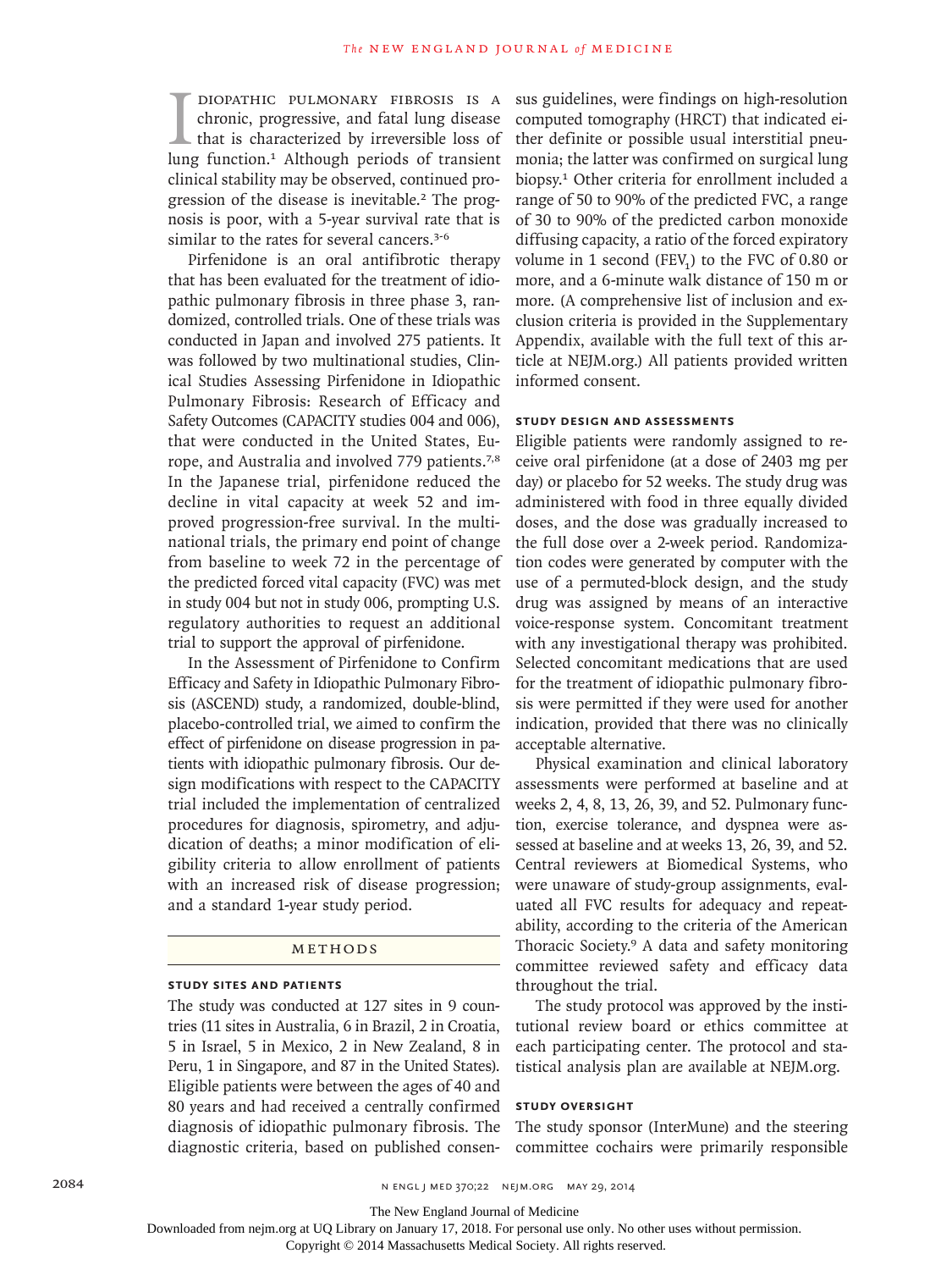for the design of the study. All authors participated in the conduct of the study, analysis of data, and reporting of the results. A writing committee comprising the first and last authors, the study medical monitor, and a medical writer (who was paid by the study sponsor) prepared the first draft of the manuscript. All authors vouch for the accuracy and completeness of the report and for the fidelity of the report to the protocol; all the authors critically reviewed the manuscript and approved the final draft. All the authors had full access to data, and no limits were placed on the content of the report.

#### **Statistical Analysis**

The primary efficacy end point was the change from baseline to week 52 in the percentage of the predicted FVC in the intention-to-treat population. The test statistic for the primary efficacy analysis was a ranked analysis of covariance (ANCOVA), with the average standardized rank change in the percentage of the predicted FVC as the outcome variable and the standardized rank baseline value as a covariate. The primary efficacy analysis was tested with the use of a final two-tailed P value of 0.0498, which was adjusted for two planned interim analyses. The magnitude of the treatment effect was estimated by comparing the distribution of patients in the pirfenidone group with those in the placebo group across two thresholds of change at week 52: an absolute decline of 10 percentage points in the percentage of the predicted FVC or death, or no decline in the percentage of the predicted FVC. Supportive analyses to assess the robustness of the effect on FVC were also conducted.

Two key secondary end points and three additional secondary end points were prespecified. The key secondary end points, which were analyzed with the use of the Hochberg procedure for multiple comparisons,<sup>10</sup> were the change from baseline to week 52 in the 6-minute walk distance and progression-free survival. Progression-free survival was defined as the time to the first occurrence of any one of the following: a confirmed decrease of 10 percentage points or more in the percentage of the predicted FVC, a confirmed decrease of 50 m or more in the 6-minute walk distance, or death. Additional secondary end points included change in dyspnea, which was measured with the use of the University of California San Diego Shortness of Breath Questionnaire (UCSD SOBQ), with scores

ranging from 0 to 120 and higher scores indicating worse dyspnea (minimally important difference, 5 to 11 points) (Fig. S4 in the Supplementary Appendix); the rate of death from any cause; and the rate of death from idiopathic pulmonary fibrosis during the period from baseline to 28 days after the last dose of the study drug.

In accordance with the prespecified statistical analysis plan, rates of death from any cause and death from idiopathic pulmonary fibrosis were analyzed in the ASCEND study population and in the pooled population from the ASCEND trial and the two CAPACITY trials; the latter analysis was performed for the purpose of increasing the statistical power and deriving a more stable estimate of the treatment effect. For the pooled analysis, CAPACITY results were censored at day 365 so that the follow-up time would be the same for all three studies. The primary cause of death and its relation to idiopathic pulmonary fibrosis were assessed in a blinded fashion by an independent mortality assessment committee in the ASCEND trial and by the site investigators in the CAPACITY trials (Tables S1 and S2 in the Supplementary Appendix).

All efficacy analyses were conducted in the intention-to-treat population with the use of SAS software, version 9.2 (SAS Institute). For the ranked ANCOVA analyses, missing values owing to death were assigned the worst ranks, with early deaths ranked worse than later deaths. In analyses of mean change, missing values owing to death were assigned the worst possible outcome (e.g., FVC=0). Missing values for reasons other than death were imputed as the average value for the three patients with the smallest sum of squared differences at each visit. For time-to-event analyses, pirfenidone was compared with placebo with the use of a log-rank test; hazard ratios were based on the Cox proportional-hazards model.

Adverse events were coded according to preferred terms in the *Medical Dictionary for Regulatory Activities*, version 11.0. Safety outcomes are reported as events that occurred in the period from baseline to 28 days after the last dose of the study drug.

### **RESULTS**

### **Study Patients**

From July 2011 through January 2013, a total of 555 patients were enrolled; 278 were assigned to receive pirfenidone, and 277 were assigned to re-

The New England Journal of Medicine

Downloaded from nejm.org at UQ Library on January 17, 2018. For personal use only. No other uses without permission.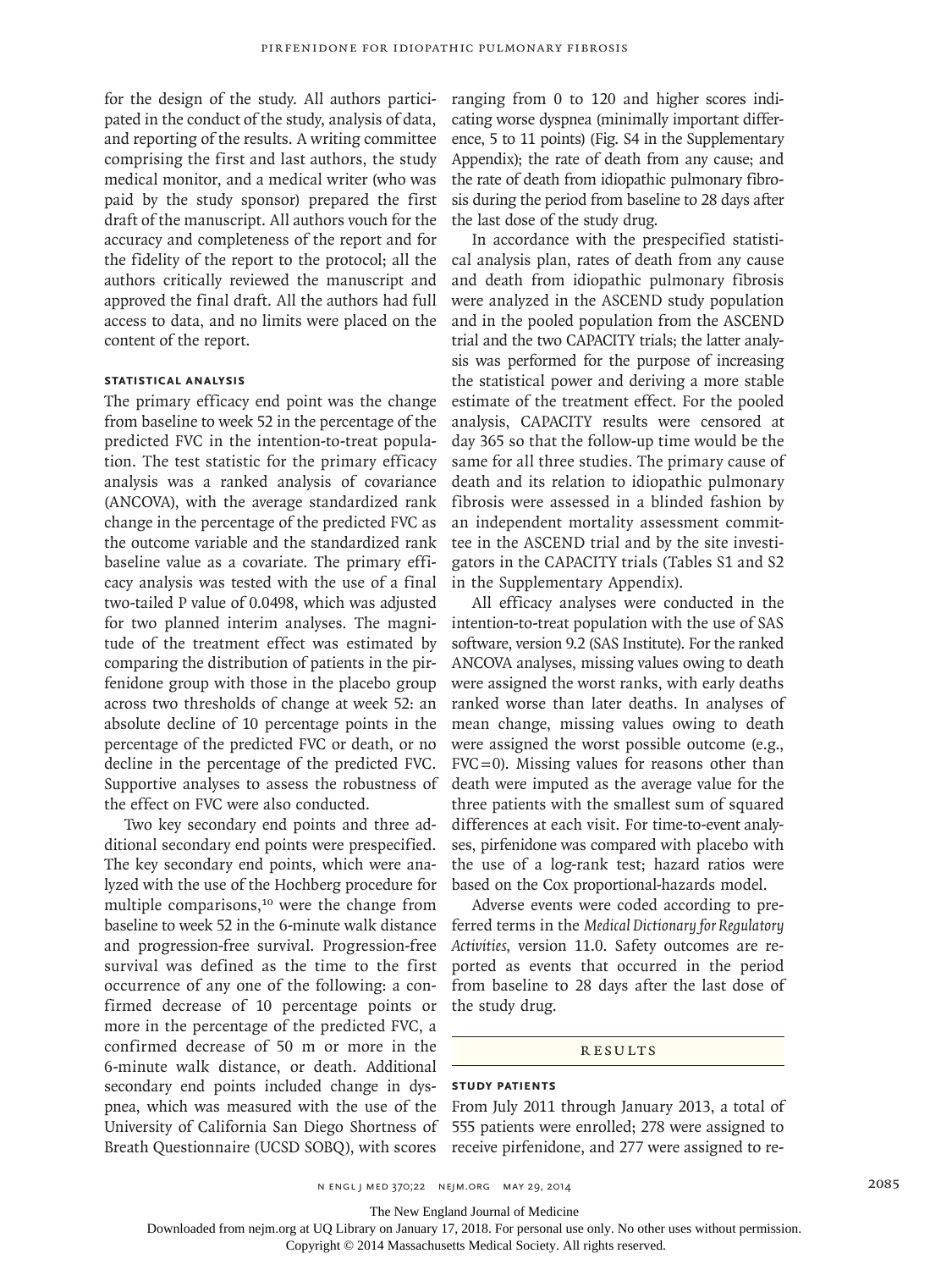ceive placebo. Demographic and baseline characteristics are summarized in Table 1. There were no significant imbalances in clinically relevant baseline characteristics between the two study groups. The majority of patients were male (79.9% and 76.9% in the pirfenidone and placebo groups, respectively), white (91.7% and 90.6%, respectively), and 65 years of age or older (73.7% and 68.2%, respectively). The mean (±SD) baseline FVC was 67.8±11.2% of the predicted value in the pirfenidone group and 68.6±10.9% of the predicted value in the placebo group.

A total of 522 patients (94.1%) completed the study: 261 patients (93.9%) in the pirfenidone group and 261 patients (94.2%) in the placebo group (Fig. 1). Study treatment was discontinued prematurely in 55 patients (19.8%) in the pirfenidone group and in 39 patients (14.1%) in the

| Table 1. Characteristics of the Patients at Baseline.*                 |                            |                        |  |  |
|------------------------------------------------------------------------|----------------------------|------------------------|--|--|
| Characteristic                                                         | Pirfenidone<br>$(N = 278)$ | Placebo<br>$(N = 277)$ |  |  |
| $Age - yr$                                                             | $68.4 + 6.7$               | $67.8 + 7.3$           |  |  |
| Male sex - no. $(%)$                                                   | 222 (79.9)                 | 213 (76.9)             |  |  |
| U.S. enrollment - no. $(\%)$                                           | 187(67.3)                  | 184 (66.4)             |  |  |
| Former smoker - no. (%)                                                | 184 (66.2)                 | 169 (61.0)             |  |  |
| Lung physiological features                                            |                            |                        |  |  |
| FVC - % of predicted value                                             | $67.8 + 11.2$              | $68.6 \pm 10.9$        |  |  |
| FEV <sub>1</sub> :FVC                                                  | $0.84 + 0.03$              | $0.84 + 0.04$          |  |  |
| Carbon monoxide diffusing capacity -<br>% of predicted value           | $43.7 + 10.5$              | $44.2 + 12.5$          |  |  |
| Dyspnea score <sup>+</sup>                                             | $34.0 + 21.9$              | $36.6 + 21.7$          |  |  |
| Distance on 6-min walk test - m                                        | $415.0+98.5$               | $420.7 + 98.1$         |  |  |
| Use of supplemental oxygen - no. (%)                                   | 78 (28.1)                  | 76 (27.4)              |  |  |
| Time since diagnosis $-$ yr                                            | $1.7 + 1.1$                | $1.7 + 1.1$            |  |  |
| Diagnostic finding on high-resolution<br>computed tomography - no. (%) |                            |                        |  |  |
| Definite pattern of usual interstitial<br>pneumonia                    | 266 (95.7)                 | 262 (94.6)             |  |  |
| Possible pattern of usual interstitial<br>pneumoniat                   | 12(4.3)                    | 15(5.4)                |  |  |
| Surgical lung biopsy - no. (%)                                         | 86 (30.9)                  | 79 (28.5)              |  |  |

\* Plus–minus values are means ±SD. There were no significant differences between the two groups in any of the baseline characteristics shown.  $FEV<sub>1</sub>$  denotes forced expiratory volume in one second, and FVC forced vital capacity.

† Dyspnea was evaluated with the use of the University of California, San Diego, Shortness of Breath Questionnaire, scores on which range from 0 to 120, with higher scores indicating worse dyspnea; the minimally important difference is 5 to 11 points.

‡ The diagnosis was subsequently confirmed on surgical lung biopsy indicating a histologic pattern of usual interstitial pneumonia.

placebo group. Adherence to the study treatment was high; 237 patients (85.3%) and 256 (92.4%) patients in the pirfenidone and placebo groups, respectively, received at least 80% of the prescribed doses of the assigned study drug.

### **Primary Efficacy Analysis**

In the ranked ANCOVA analysis, treatment with pirfenidone resulted in a significant betweengroup difference in the primary end point, the change from baseline to week 52 in the percentage of the predicted FVC (P<0.001). At week 52, the proportion of patients who had a decline of 10 percentage points or more in the percentage of the predicted FVC or who had died was reduced by 47.9% in the pirfenidone group as compared with the placebo group (46 patients [16.5%] vs. 88 patients [31.8%]) (Fig. 2A), and the proportion of patients with no decline in the percentage of the predicted FVC was increased by 132.5% in the pirfenidone group (63 patients [22.7%] vs. 27 patients [9.7%]) (Fig. S1 in the Supplementary Appendix).

The treatment effect was evident by week 13 and increased throughout the duration of the trial. Supportive analyses of the primary end point yielded similar results. The mean decline from baseline in FVC was 235 ml in the pirfenidone group and 428 ml in the placebo group (absolute difference, 193 ml; relative difference, 45.1%; P<0.001) (Fig. 2B). The linear slope of decline in FVC at week 52 was −164 ml in the pirfenidone group and −280 ml in the placebo group (absolute difference, 116 ml; relative difference, 41.5%; P<0.001) (Fig. S2 in the Supplementary Appendix).

# **Prespecified Secondary Efficacy Analyses**

Pirfenidone resulted in a significant betweengroup difference in the change from baseline to week 52 in the 6-minute walk distance  $(P=0.04)$ . At week 52, a decrease of 50 m or more in the 6-minute walk distance or death occurred in 72 patients (25.9%) in the pirfenidone group and in 99 patients (35.7%) in the placebo group, for a relative reduction of 27.5% in the pirfenidone group (Fig. 2C, and Fig. S3 in the Supplementary Appendix).

Pirfenidone, as compared with placebo, reduced the relative risk of death or disease progression by 43% (hazard ratio in the pirfenidone group, 0.57; 95% confidence interval [CI], 0.43 to 0.77; P<0.001) (Fig. 2D). For each component

The New England Journal of Medicine

Downloaded from nejm.org at UQ Library on January 17, 2018. For personal use only. No other uses without permission.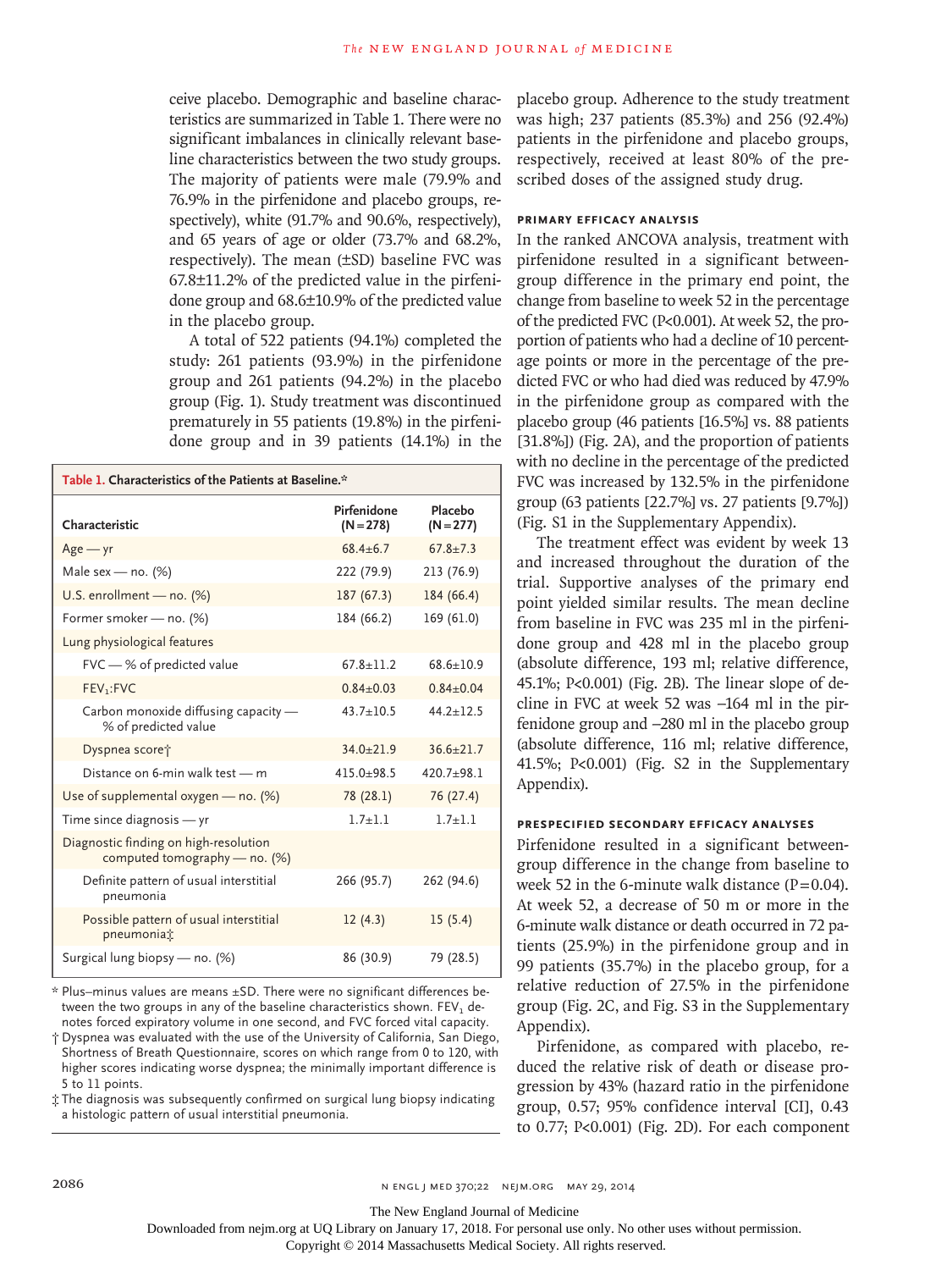

puted tomography.

of the composite end point, fewer patients in the score or death occurred in 81 patients (29.1%) in pirfenidone group than in the placebo group had a qualifying event, including death (3.6% vs. 5.1%), a confirmed absolute decrease of 10 percentage points or more in the percentage of the predicted FVC (6.5% vs. 17.7%), and a confirmed decrease of 50 m or more in the 6-minute walk distance (16.5% vs. 19.5%).

Analysis of UCSD SOBQ scores showed no significant between-group difference in dyspnea at week 52. The end point of an increase of 20 points or more (indicating worsening) on the dyspnea

the pirfenidone group and in 100 patients (36.1%) in the placebo group (absolute difference, 7.0 percentage points; relative reduction,  $19.3\%$ ; P=0.16) (Fig. S4 in the Supplementary Appendix).

## **Mortality Outcomes**

Analysis of all-cause mortality showed fewer deaths in the pirfenidone group than in the placebo group, although the difference was not significant. Eleven patients (4.0%) in the pirfenidone group died during the study, as compared

The New England Journal of Medicine

Downloaded from nejm.org at UQ Library on January 17, 2018. For personal use only. No other uses without permission.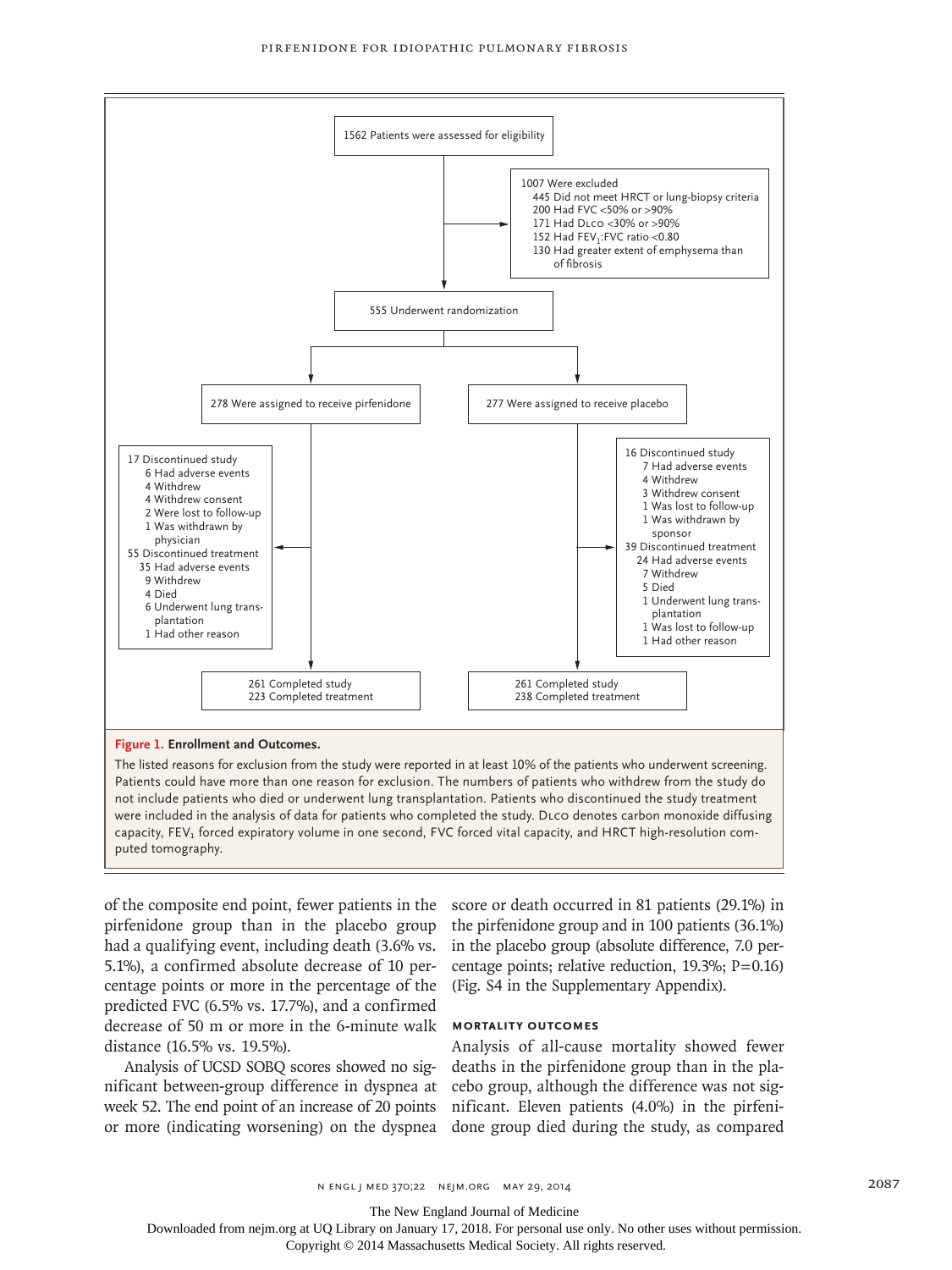#### **The NEW ENGLAND JOURNAL of MEDICINE**



Panel A shows the proportion of patients who had a decreased percentage of the predicted FVC (defined as a decline of at least 10 percentage points from baseline) or who died. Panel B shows the mean change from baseline in FVC. Panel C shows the proportion of patients who had a decreased walk distance (defined as a decline of 50 m or more in the distance walked in 6 minutes) or who died. P values shown in Panels A, B, and C were calculated with the use of ranked analysis of covariance. Panel D shows the Kaplan–Meier distribution for the probability of progression-free survival. The P value was calculated with the use of the log-rank test.

> with 20 patients (7.2%) in the placebo group (hazard ratio, 0.55; 95% CI, 0.26 to 1.15; P=0.10). Deaths from idiopathic pulmonary fibrosis occurred in 3 patients (1.1%) and 7 patients (2.5%) in the pirfenidone and placebo groups, respectively (hazard ratio, 0.44; 95% CI, 0.11 to 1.72;  $P=0.23$ ).

> In the prespecified analysis of all-cause mortality in the pooled population of 1247 patients (555 from the ASCEND study and 692 from the CAPACITY studies), pirfenidone reduced the risk of death at 1 year by 48%, as compared with placebo (hazard ratio, 0.52; 95% CI, 0.31 to 0.87;  $P = 0.01$ ) (Table 2). In addition, in the pooled population, the risk of death from idiopathic pulmo

nary fibrosis at 1 year was reduced by 68% in the pirfenidone group, as compared with the placebo group (hazard ratio, 0.32; 95% CI, 0.14 to 0.76;  $P = 0.006$ ). (Additional mortality results are provided in Tables S3, S4, and S5 in the Supplementary Appendix.)

#### **Adverse Events**

Adverse events that occurred during the study period are summarized in Table 3. Gastrointestinal and skin-related events were more common in the pirfenidone group than in the placebo group; these events were generally mild to moderate in severity, reversible, and without clinically signifi-

The New England Journal of Medicine

Downloaded from nejm.org at UQ Library on January 17, 2018. For personal use only. No other uses without permission.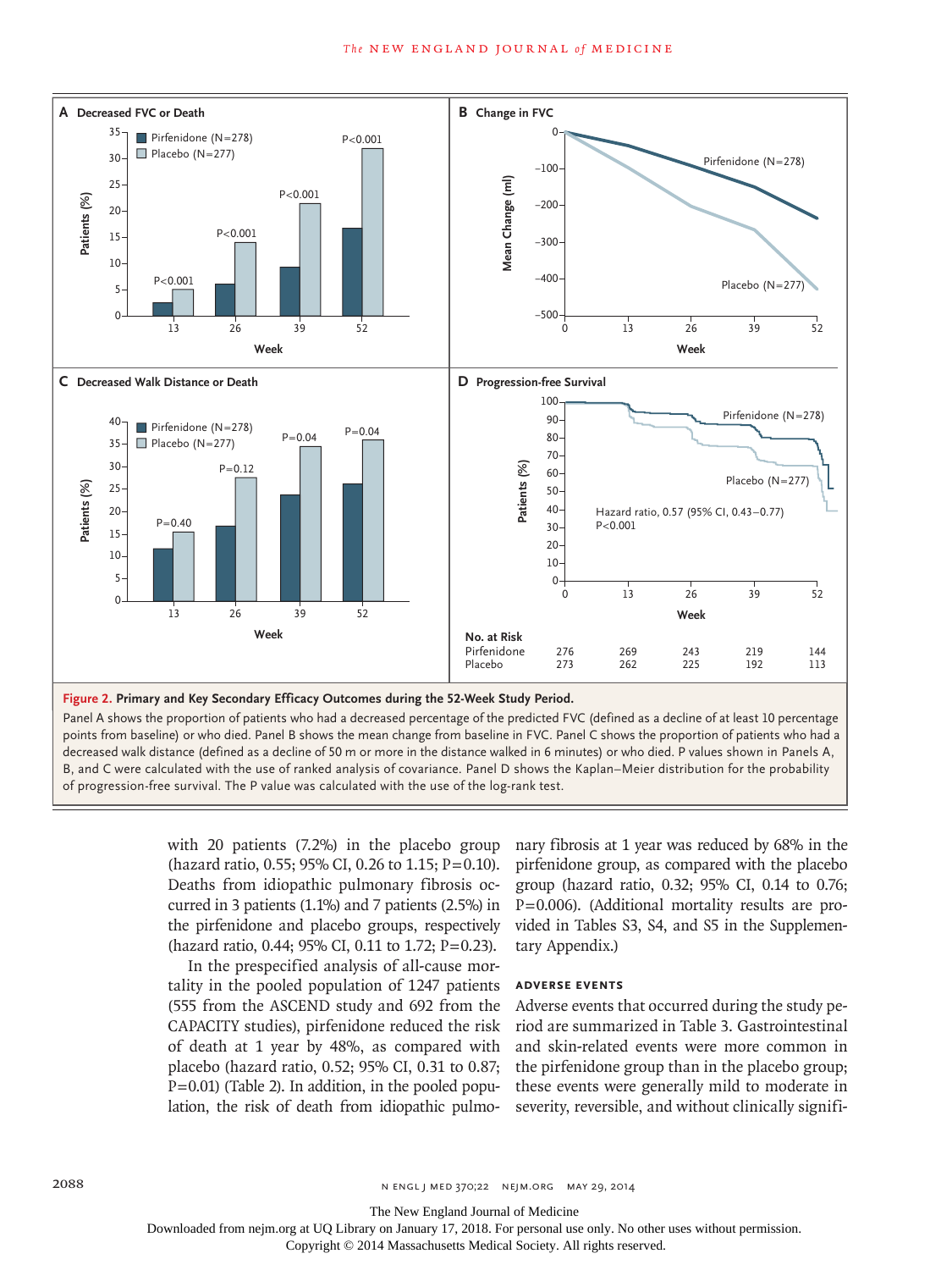| Table 2. Mortality in the ASCEND and CAPACITY Trials.* |             |         |                                              |          |  |
|--------------------------------------------------------|-------------|---------|----------------------------------------------|----------|--|
| Variable                                               | Pirfenidone | Placebo | <b>Hazard Ratio</b><br>(95% CI) <sup>+</sup> | P Value: |  |
| <b>ASCEND</b> trial                                    |             |         |                                              |          |  |
| No. of patients                                        | 278         | 277     |                                              |          |  |
| Death — $no.$ (%)                                      |             |         |                                              |          |  |
| From any cause                                         | 11(4.0)     | 20(7.2) | $0.55(0.26 - 1.15)$                          | 0.10     |  |
| Related to idiopathic pulmonary fibrosis               | 3(1.1)      | 7(2.5)  | $0.44(0.11-1.72)$                            | 0.23     |  |
| Pooled data from ASCEND and CAPACITY trials            |             |         |                                              |          |  |
| No. of patients                                        | 623         | 624     |                                              |          |  |
| Death — $no.$ (%)                                      |             |         |                                              |          |  |
| From any cause                                         | 22(3.5)     | 42(6.7) | $0.52(0.31 - 0.87)$                          | 0.01     |  |
| Related to idiopathic pulmonary fibrosis               | 7(1.1)      | 22(3.5) | $0.32(0.14 - 0.76)$                          | 0.006    |  |

\* Data from the two CAPACITY studies<sup>8</sup> were censored at 1 year to standardize the follow-up for the three studies. † Hazard ratios are for the pirfenidone group, as compared with the placebo group, and were calculated with the use of

the Cox proportional-hazards model.

‡ P values were calculated with the use of the log-rank test.

Death related to idiopathic pulmonary fibrosis was defined as death that occurred during the period from randomization to 28 days after the last dose of the study drug. This category was evaluated in a blinded fashion by an independent mortality-assessment committee in the ASCEND trial and by clinical investigators in the CAPACITY trials.

cant sequelae. Grade 3 gastrointestinal adverse events were reported in 15 patients (5.4%) in the pirfenidone group and 4 patients (1.4%) in the placebo group. Grade 3 skin-related adverse events were reported in 5 patients (1.8%) in the pirfenidone group and 1 patient (0.4%) in the placebo group. No patients in either group had a grade 4 gastrointestinal or skin-related event. Cough, worsening of idiopathic pulmonary fibrosis, and dyspnea occurred more frequently in the placebo group. There were fewer deaths in the pirfenidone group than in the placebo group (8 [2.9%] vs. 15 [5.4%] between baseline and 28 days after the last dose of a study drug).

The relative difference between treatment groups in the overall incidence of serious adverse events is less clear. If worsening of idiopathic pulmonary fibrosis is counted as an adverse event (as specified in the protocol), there were 55 patients (19.8%) in the pirfenidone group and 69 patients (24.9%) in the placebo group who had a serious adverse event. The most common serious adverse event was worsening of idiopathic pulmonary fibrosis, which was reported in 7 patients (2.5%) in the pirfenidone group and in 27 patients (9.7%) in the placebo group. However, since worsening of idiopathic pulmonary fibrosis is a study outcome, it is rea-the pirfenidone group were elevated hepatic en-

sonable to exclude patients with worsening fibrosis in the analysis of serious adverse events. With such patients excluded, serious adverse events occurred in 52 patients (18.7%) in the pirfenidone group and 56 patients (20.2%) in the placebo group.

Elevations in the level of alanine or aspartate aminotransferase (values that were three or more times the upper limit of the normal range) occurred in eight patients (2.9%) in the pirfenidone group and two patients (0.7%) in the placebo group, including one patient in the pirfenidone group who had a concurrent elevation in the total bilirubin level that was more than two times the upper limit of the normal range. All aminotransferase elevations were reversible and without clinically significant consequences.

Adverse events led to discontinuation of study treatment in 40 patients (14.4%) in the pirfenidone group and 30 patients (10.8%) in the placebo group. The most common adverse event resulting in treatment discontinuation was a worsening of idiopathic pulmonary fibrosis in 3 patients (1.1%) in the pirfenidone group and in 15 patients (5.4%) in the placebo group. The only other adverse events leading to treatment discontinuation in at least 1% of the patients in

The New England Journal of Medicine

Downloaded from nejm.org at UQ Library on January 17, 2018. For personal use only. No other uses without permission.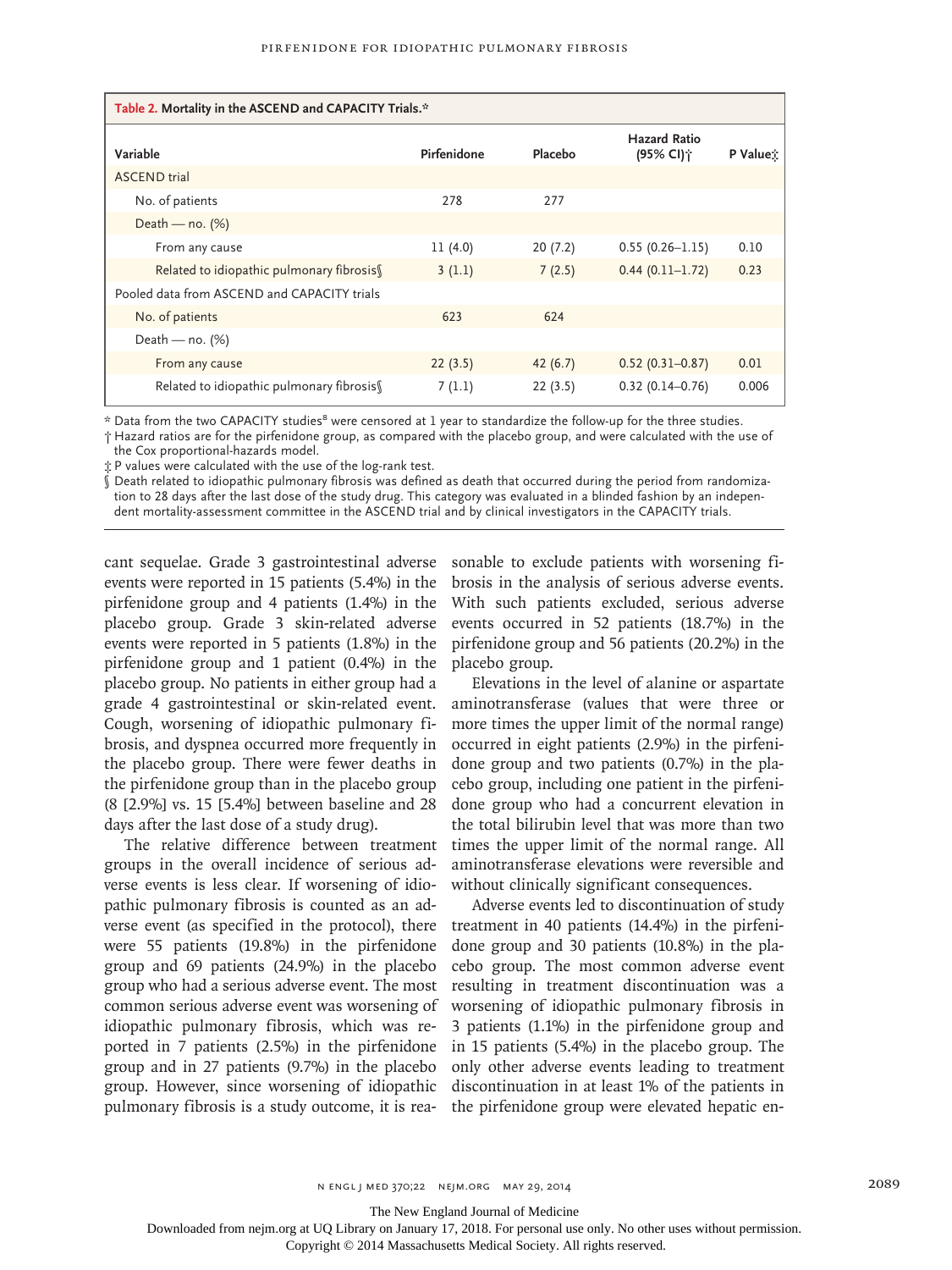| Table 3. Adverse Events.*         |                            |                        |
|-----------------------------------|----------------------------|------------------------|
| <b>Adverse Event</b>              | Pirfenidone<br>$(N = 278)$ | Placebo<br>$(N = 277)$ |
|                                   | no. of patients (%)        |                        |
| Cough                             | 70 (25.2)                  | 82 (29.6)              |
| Nausea                            | 100(36.0)                  | 37(13.4)               |
| Headache                          | 72 (25.9)                  | 64(23.1)               |
| Diarrhea                          | 62(22.3)                   | 60 (21.7)              |
| Upper respiratory tract infection | 61(21.9)                   | 56 (20.2)              |
| Fatigue                           | 58 (20.9)                  | 48 (17.3)              |
| Rash                              | 78 (28.1)                  | 24(8.7)                |
| Dyspnea                           | 41 (14.7)                  | 49 (17.7)              |
| <b>Dizziness</b>                  | 49 (17.6)                  | 36 (13.0)              |
| Idiopathic pulmonary fibrosist    | 26(9.4)                    | 50(18.1)               |
| <b>Bronchitis</b>                 | 39 (14.0)                  | 36 (13.0)              |
| Constipation                      | 32 (11.5)                  | 38 (13.7)              |
| Back pain                         | 30(10.8)                   | 37(13.4)               |
| Dyspepsia                         | 49 (17.6)                  | 17(6.1)                |
| Nasopharyngitis                   | 33 (11.9)                  | 30 (10.8)              |
| Anorexia                          | 44 (15.8)                  | 18(6.5)                |
| Vomiting                          | 36(12.9)                   | 24(8.7)                |
| Decrease in weight                | 35(12.6)                   | 22(7.9)                |
| Gastroesophageal reflux           | 33(11.9)                   | 18(6.5)                |
| Insomnia                          | 31(11.2)                   | 18(6.5)                |

\* Listed are all adverse events that were reported in at least 10% of patients in either study group. Preferred terms in the *Medical Dictionary for Regulatory Activities*, version 11.0, were used for documentation of adverse events. † Since idiopathic pulmonary fibrosis was a criterion for enrollment, this cate-

gory of adverse events refers to worsening of disease.

zyme levels, pneumonia, rash, and decreased weight in 3 patients (1.1%) each.

# Discussion

In this phase 3 study comparing pirfenidone with placebo in patients with idiopathic pulmonary fibrosis, treatment with pirfenidone for 52 weeks significantly reduced disease progression, as measured by changes in FVC, the 6-minute walk distance, and progression-free survival. The treatment effect on FVC emerged early and increased during the course of the trial, resulting in an approximate halving in the rate of decline at 1 year. The highly significant finding with respect to the primary end point death from any cause and from idiopathic pulmonary fibrosis.

Treatment with pirfenidone was generally safe and had an acceptable side-effect profile, findings that are consistent with those in previous studies.7,8,11,12 Gastrointestinal and skin-related adverse events were more common in the pirfenidone group than in the placebo group; these events were generally mild to moderate in severity and led to treatment discontinuation in 2.2% and 2.9% of patients, respectively, in the pirfenidone group and 1.1% and 0.4% of those, respectively, in the placebo group. There were fewer serious adverse events and deaths in the pirfenidone group than in the placebo group. Clinically significant elevations in aminotransferase levels occurred more frequently in the pirfenidone group; however, these elevations occurred in less than 3% of patients, were reversible, and did not have clinically significant consequences.

The results of this study confirm and extend the findings of the two CAPACITY trials (studies 004 and 006),<sup>8</sup> each of which was smaller and of longer duration than the ASCEND trial. An important observation in the CAPACITY 006 trial was the attenuated rate of decline in FVC in the placebo group, as compared with that in the CAPACITY 004 study and another multinational trial.13 In our study, we modified certain aspects of the CAPACITY study design, including increasing the sample size and requiring central confirmation of the diagnosis. We also modified selected eligibility criteria in order to enroll patients at higher risk for disease progression. Thus, we excluded patients with major airflow limitation (ratio of FEV<sub>1</sub> to FVC, <0.80) and reduced the minimum baseline carbon monoxide diffusing capacity from 35% to 30% of the predicted value. The latter modification meant that 22% of the patients in our study had a baseline carbon monoxide diffusing capacity of less than 35% of the predicted value. Despite these and other minor design modifications, the baseline characteristics of the patients in the ASCEND study were strikingly similar to those in the CAPACITY studies, and the magnitude of the treatment effect at 1 year was generally consistent in these three studies and the Japanese phase 3 trial.

was supported by the favorable effect on rates of ence and the consistent magnitude of treatment Our findings are strengthened by the high rates of study completion and treatment adher-

The New England Journal of Medicine

Downloaded from nejm.org at UQ Library on January 17, 2018. For personal use only. No other uses without permission.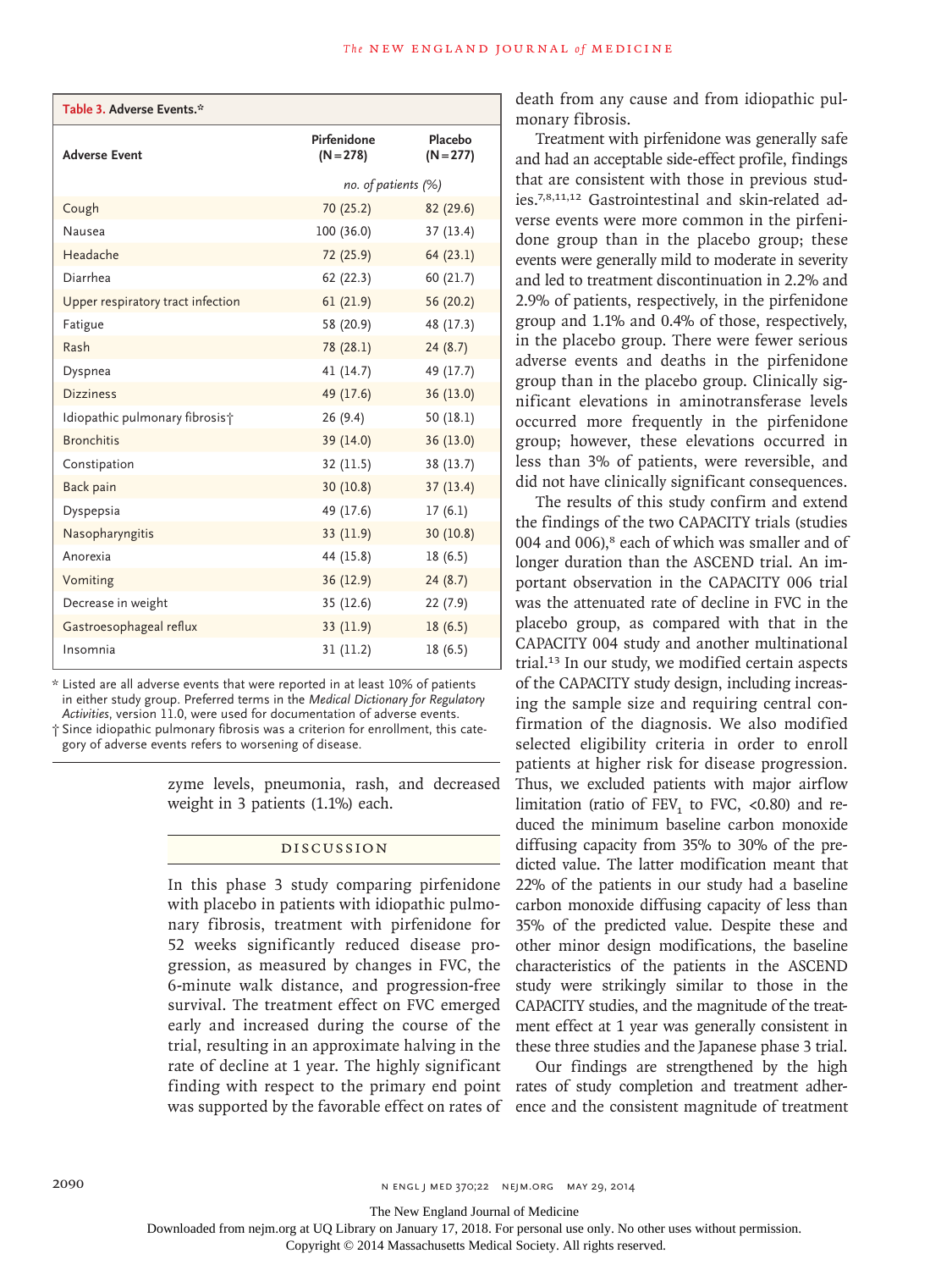effect across the primary and secondary end points. In addition, both FVC and 6-minute walk distance are reliable, valid, and responsive measures of disease status and independent predictors of the risk of death among patients with idiopathic pulmonary fibrosis.14-24 Finally, the thresholds of change that were selected for the categorical analyses of FVC and 6-minute walk distance are well above the estimated minimal clinically important difference for each measure.14,15,24-26

The mortality analyses were prespecified to be conducted in both the ASCEND population and in the pooled population from the ASCEND and CAPACITY trials because of the low rate of death among patients who are typically enrolled in clinical trials of idiopathic pulmonary fibrosis and because of the need for a larger sample to obtain precise estimates of the treatment effect.<sup>27</sup> The magnitude of the treatment effect on mortality was large and internally consistent across analyses and populations — an important clinical finding. In addition, the effect size was generally consistent with the observed effect on measures of disease progression, providing further support for the use of these measures in subsequent clinical trials.

The results of our study should be interpreted in the context of certain limitations. First, we enrolled patients with mild-to-moderate physiological impairment; the degree to which our findings can be generalized to a population of patients with advanced disease is therefore uncertain. Second, we required central confirmation of the diagnosis of idiopathic pulmonary fibrosis on the basis of criteria from recent diagnostic guidelines.1 However, the general similarity in outcomes at 1 year between our study and the CAPACITY studies — in which the site investigator determined the diagnosis — militates against any limitation that this requirement might impose on the generalizability of our results.

In conclusion, we found that pirfenidone as compared with placebo reduced disease progression in patients with idiopathic pulmonary fibrosis. Treatment was generally safe, had an acceptable side-effect profile, and was associated with fewer deaths.

Disclosure forms provided by the authors are available with the full text of this article at NEJM.org.

We thank Kenneth Glasscock for medical writing and editorial assistance and Gary Koch, Ph.D., for statistical consultation; Robert S. Fishman, M.D., and Jonathan A. Leff, M.D., who contributed to data analysis, as well as the members of the CAPACITY program steering committee (Carlo Albera, M.D., Ulrich Costabel, M.D., Roland M. du Bois, M.D., and Dominique Valeyre, M.D.); and the patients, their family members, and participating staff at all the study centers.

#### **References**

**2.** Martinez FJ, Safrin S, Weycker D, et al. The clinical course of patients with idiopathic pulmonary fibrosis. Ann Intern Med 2005;142:963-7.

**3.** Nicholson AG, Colby TV, du Bois RM, Hansell DM, Wells AU. The prognostic significance of the histologic pattern of interstitial pneumonia in patients presenting with the clinical entity of cryptogenic fibrosing alveolitis. Am J Respir Crit Care Med 2000;162:2213-7.

**4.** Daniil ZD, Gilchrist FC, Nicholson AG, et al. A histologic pattern of nonspecific interstitial pneumonia is associated with a better prognosis than usual interstitial pneumonia in patients with cryptogenic fibrosing alveolitis. Am J Respir Crit Care Med 1999;160:899-905.

**5.** Olson AL, Swigris JJ, Lezotte DC, Norris JM, Wilson CG, Brown KK. Mortality from pulmonary fibrosis increased in the United States from 1992 to 2003. Am J Respir Crit Care Med 2007;176:277-84.

**6.** Surveillance, Epidemiology, and End Results Program (SEER). SEER cancer statistics review, 2003–2009 (http://seer.cancer.gov). **7.** Taniguchi H, Ebina M, Kondoh Y, et al. Pirfenidone in idiopathic pulmonary fibrosis. Eur Respir J 2010;35:821-9.

**8.** Noble PW, Albera C, Bradford WZ, et al. Pirfenidone in patients with idiopathic pulmonary fibrosis (CAPACITY): two randomised trials. Lancet 2011;377: 1760-9.

**9.** Miller MR, Hankinson J, Brusasco V, et al. Standardisation of spirometry. Eur Respir J 2005;26:319-38.

**10.** Hochberg Y. A sharper Bonferroni procedure for multiple tests of significance. Biometrika 1988;75:800-2.

**11.** Azuma A, Nukiwa T, Tsuboi E, et al. Double-blind, placebo-controlled trial of pirfenidone in patients with idiopathic pulmonary fibrosis. Am J Respir Crit Care Med 2005;171:1040-7.

**12.** Valeyre D, Albera C, Bradford WZ, et al. Comprehensive assessment of the long-term safety of pirfenidone in pa-

tients with idiopathic pulmonary fibrosis. Respirology (in press).

**13.** King TE Jr, Albera C, Bradford WZ, et al. Effect of interferon gamma-1b on survival in patients with idiopathic pulmonary fibrosis (INSPIRE): a multicentre, randomised, placebo-controlled trial. Lancet 2009;374:222-8.

**14.** du Bois RM, Weycker D, Albera C, et al. Forced vital capacity in patients with idiopathic pulmonary fibrosis: test properties and minimal clinically important difference. Am J Respir Crit Care Med 2011; 184:1382-9.

**15.** du Bois RM, Weycker D, Albera C, et al. Six-minute-walk test in idiopathic pulmonary fibrosis: test validation and minimal clinically important difference. Am J Respir Crit Care Med 2011;183: 1231-7.

**16.** Collard HR, King TE Jr, Bartelson BB, Vourlekis JS, Schwarz MI, Brown KK. Changes in clinical and physiologic variables predict survival in idiopathic pulmonary fibrosis. Am J Respir Crit Care Med 2003;168:538-42.

**17.** Flaherty KR, Mumford JA, Murray S,

n engl j med 370;22 nejm.org may 29, 2014 2091

The New England Journal of Medicine

Downloaded from nejm.org at UQ Library on January 17, 2018. For personal use only. No other uses without permission.

Supported by InterMune.

**<sup>1.</sup>** Raghu G, Collard HR, Egan JJ, et al. An official ATS/ERS/JRS/ALAT statement: idiopathic pulmonary fibrosis: evidencebased guidelines for diagnosis and management. Am J Respir Crit Care Med 2011;183:788-824.